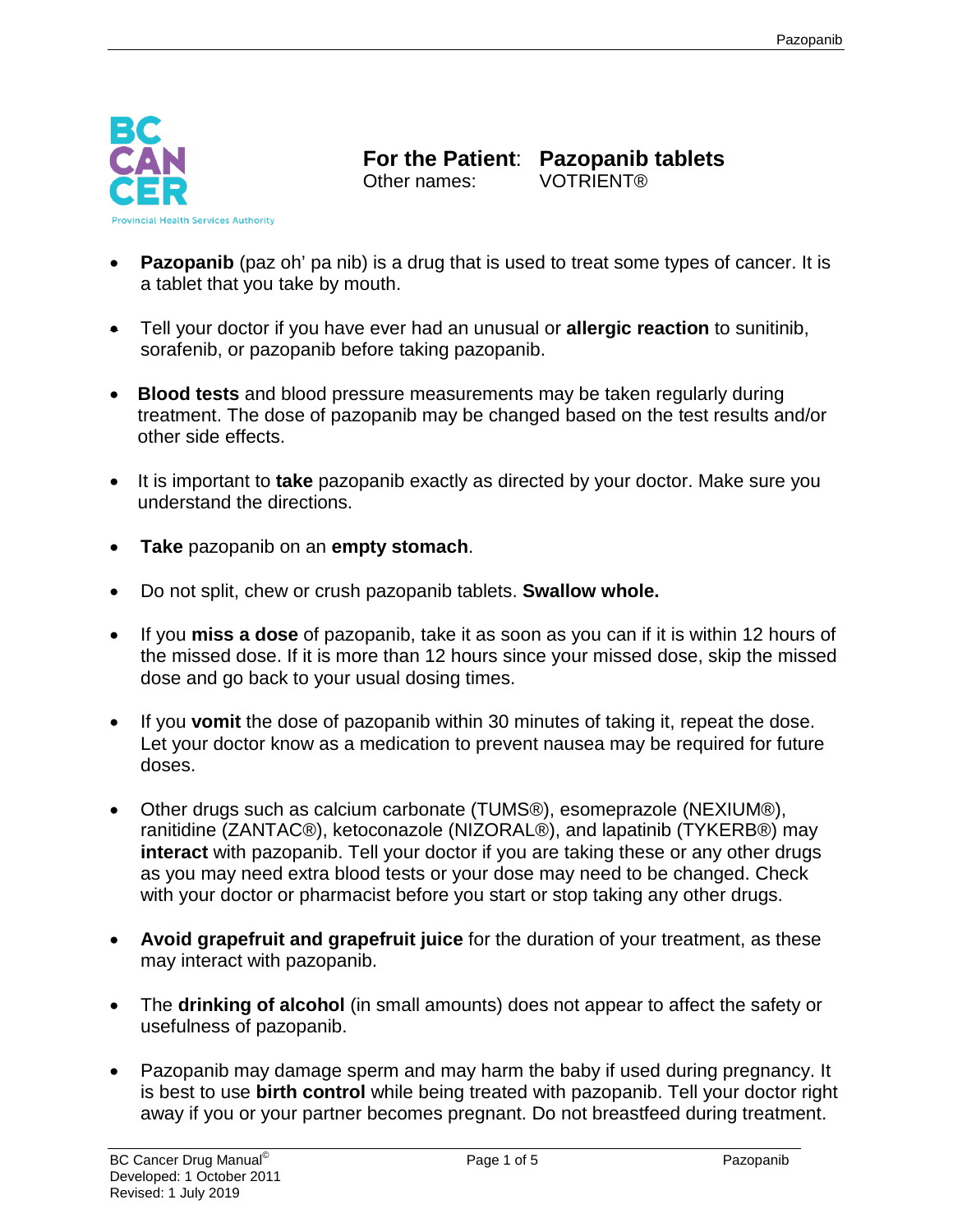- **Store** pazopanib tablets out of the reach of children, at room temperature, away from heat, light, and moisture.
- **Tell** doctors, dentists, and other health professionals that you are being treated with pazopanib before you receive any treatment from them.
- If you are planning to have **surgery**, you should stop pazopanib 1 week before surgery and not restart pazopanib until 4 weeks after surgery and only if the surgical wound is fully healed. This helps to lower the risk of bleeding and may prevent problems with wound healing after surgery.

Side effects are listed in the following table in the order in which they may occur. Tips to help manage the side effects are included.

| <b>SIDE EFFECTS</b>                                                                                   | <b>MANAGEMENT</b>                                                                                                                                                                    |
|-------------------------------------------------------------------------------------------------------|--------------------------------------------------------------------------------------------------------------------------------------------------------------------------------------|
| Nausea and vomiting may occur with<br>pazopanib. Most people have little or no<br>nausea.             | You may be given a prescription for<br>antinausea drug(s) to take at home. It is<br>easier to prevent nausea than treat it<br>once it has occurred, so follow directions<br>closely. |
|                                                                                                       | • Drink plenty of fluids.                                                                                                                                                            |
|                                                                                                       | • Eat and drink often in small amounts.                                                                                                                                              |
|                                                                                                       | • Try the ideas in <i>Practical Tips to Manage</i><br>Nausea.*                                                                                                                       |
| Diarrhea may commonly occur.                                                                          | If diarrhea is a problem:                                                                                                                                                            |
|                                                                                                       | • Drink plenty of fluids.                                                                                                                                                            |
|                                                                                                       | • Eat and drink often in small amounts.                                                                                                                                              |
|                                                                                                       | • Avoid high fibre foods as outlined in<br><b>Food Choices to Help Manage</b><br>Diarrhea.*                                                                                          |
| High blood pressure may sometimes<br>occur. This can happen very quickly after<br>starting treatment. | Your blood pressure will be checked<br>during your visits to your doctor.                                                                                                            |
|                                                                                                       | • You may be asked to check your blood<br>pressure frequently between visits.                                                                                                        |
|                                                                                                       | • Your doctor may give you medication if<br>your blood pressure is high.                                                                                                             |
|                                                                                                       | • Tell your doctor if you are already on<br>blood pressure medication. Your doctor<br>may have to adjust your dose.                                                                  |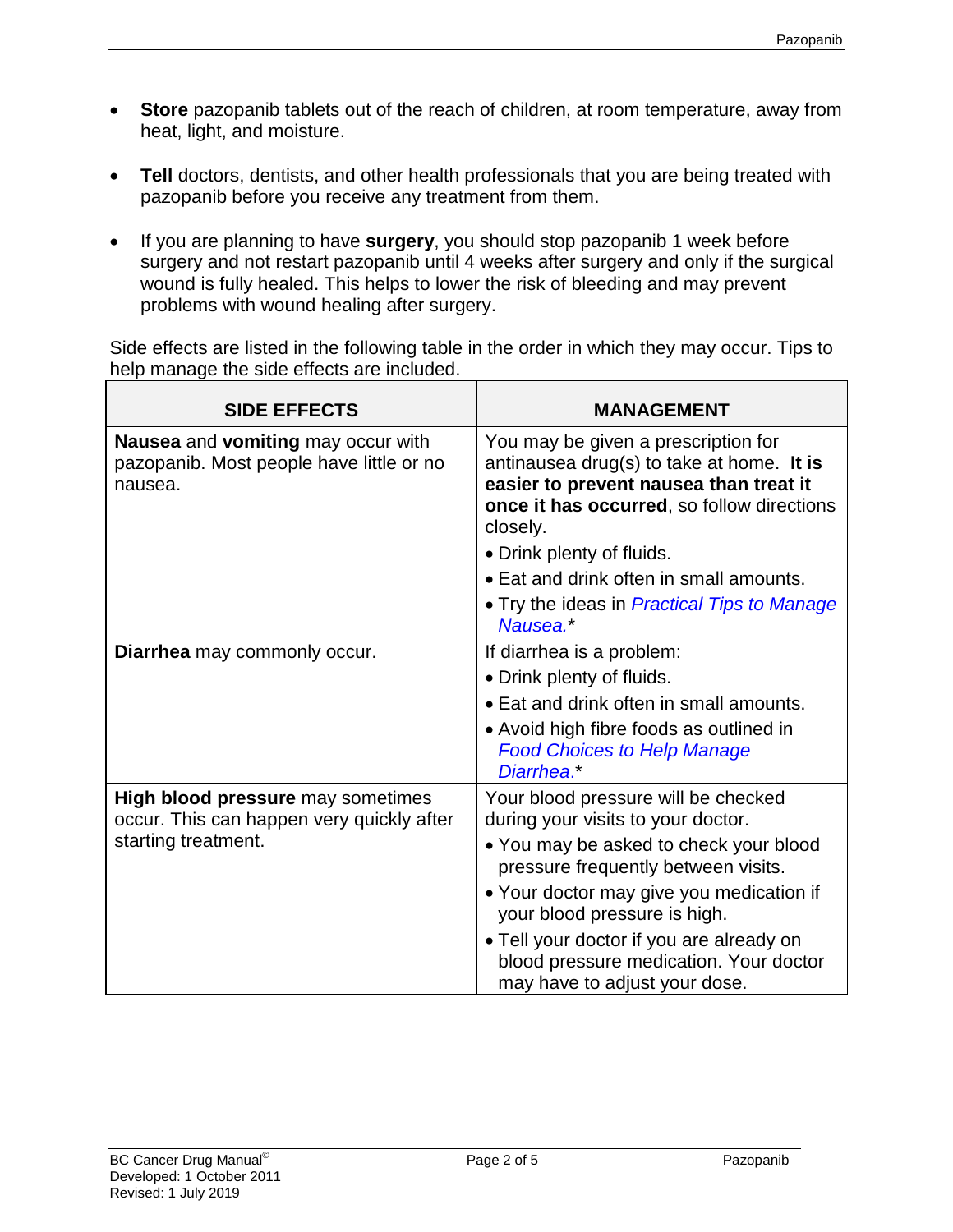| <b>SIDE EFFECTS</b>                                                                                                                                                                                                                 | <b>MANAGEMENT</b>                                                                                                                                                                                                                                                                                                                                                                                                                                                                                                                                                                                                                                                                                                   |
|-------------------------------------------------------------------------------------------------------------------------------------------------------------------------------------------------------------------------------------|---------------------------------------------------------------------------------------------------------------------------------------------------------------------------------------------------------------------------------------------------------------------------------------------------------------------------------------------------------------------------------------------------------------------------------------------------------------------------------------------------------------------------------------------------------------------------------------------------------------------------------------------------------------------------------------------------------------------|
| Your white blood cells may decrease<br>during your treatment. White blood cells<br>protect your body by fighting bacteria<br>(germs) that cause infection. When they<br>are low, you are at greater risk of having<br>an infection. | To help prevent infection:<br>• Wash your hands often and always after<br>using the bathroom.<br>• Avoid crowds and people who are sick.<br>Stop taking pazopanib and call your doctor<br><i>immediately</i> at the first sign of an<br>infection such as fever (over 100°F or<br>38°C by an oral thermometer), chills,<br>cough, or burning when you pass urine-                                                                                                                                                                                                                                                                                                                                                   |
| Your <b>platelets</b> may decrease during your<br>treatment. Platelets help to make your<br>blood clot when you hurt yourself. You<br>may bruise or bleed more easily than<br>usual.                                                | To help prevent bleeding problems:<br>• Try not to bruise, cut, or burn yourself.<br>• Clean your nose by blowing gently. Do<br>not pick your nose.<br>• Avoid constipation.<br>• Brush your teeth gently with a soft<br>toothbrush as your gums may bleed<br>more easily. Maintain good oral<br>hygiene.<br>Some medications such as ASA (e.g.,<br>ASPIRIN®) or ibuprofen (e.g., ADVIL®)<br>may increase your risk of bleeding.<br>• Do not stop taking any medication that<br>has been prescribed by your doctor<br>(e.g., ASA for your heart).<br>· For minor pain, try acetaminophen (e.g.,<br>TYLENOL®) first, to a maximum of 4 g<br>(4000 mg) per day, but occasional use of<br>ibuprofen may be acceptable. |
| Headache may sometimes occur.                                                                                                                                                                                                       | • Take acetaminophen (e.g., TYLENOL®)<br>every 4-6 hours if needed, to a<br>maximum of 4 g (4000 mg) per day.                                                                                                                                                                                                                                                                                                                                                                                                                                                                                                                                                                                                       |
| <b>Sugar control</b> may sometimes be<br>affected in diabetic patients.                                                                                                                                                             | Check your blood sugar regularly if you<br>are diabetic.                                                                                                                                                                                                                                                                                                                                                                                                                                                                                                                                                                                                                                                            |
| Loss of appetite and weight loss may<br>sometimes occur.                                                                                                                                                                            | Try the ideas in Food Ideas to Help with<br>Decreased Appetite.*                                                                                                                                                                                                                                                                                                                                                                                                                                                                                                                                                                                                                                                    |
| <b>Tiredness</b> and lack of energy may<br>sometimes occur.                                                                                                                                                                         | • Do not drive a car or operate machinery<br>if you are feeling tired.<br>• Try the ideas in Fatigue/Tiredness –<br><b>Patient Handout OR Your Bank to</b><br><b>Energy Savings: Helping People with</b><br>Cancer Handle Fatigue.*                                                                                                                                                                                                                                                                                                                                                                                                                                                                                 |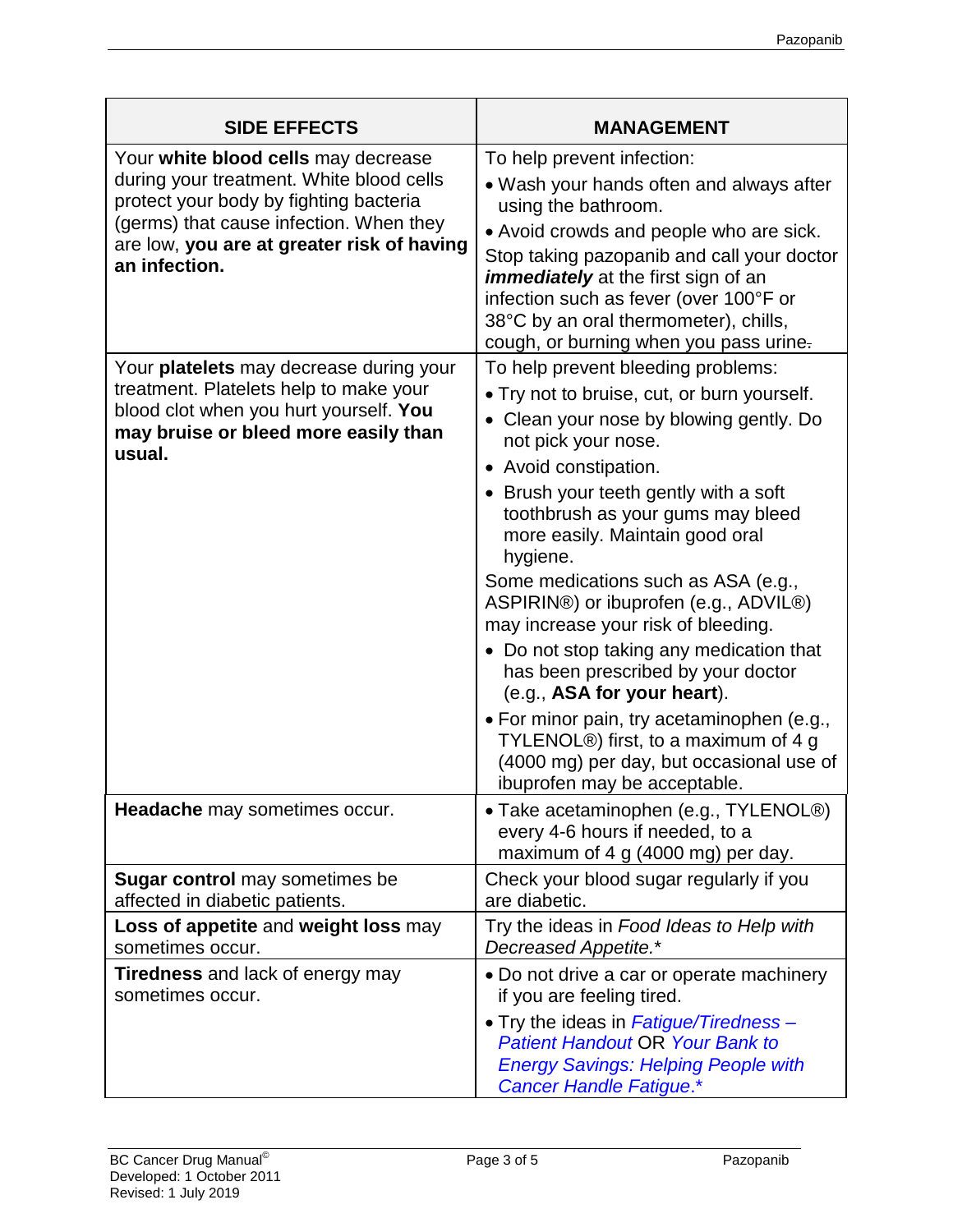| <b>SIDE EFFECTS</b>                                                                                                                                                                                                                                                                                                     | <b>MANAGEMENT</b>                                                                                                                                                                                                                                                                                                                                                                                                                                                                                                                                                                                               |
|-------------------------------------------------------------------------------------------------------------------------------------------------------------------------------------------------------------------------------------------------------------------------------------------------------------------------|-----------------------------------------------------------------------------------------------------------------------------------------------------------------------------------------------------------------------------------------------------------------------------------------------------------------------------------------------------------------------------------------------------------------------------------------------------------------------------------------------------------------------------------------------------------------------------------------------------------------|
| Hair loss is rare with pazopanib. If you<br>lose hair, it will grow back once you stop<br>treatment with pazopanib. Colour and<br>texture may change. Hair colour will<br>slowly return to normal once you stop<br>treatment with pazopanib.                                                                            | If hair loss is a problem, refer to<br><b>Resources for Hair Loss and Appearance</b><br><b>Changes - Patient Handout.</b> *                                                                                                                                                                                                                                                                                                                                                                                                                                                                                     |
| Hand-foot skin reaction may occur<br>during pazopanib treatment. The palms of<br>your hands and soles of your feet may<br>tingle, become red, numb, painful or<br>swollen. Skin may also become dry or<br>itchy. You may not be able to do your<br>normal daily activities if blisters, severe<br>pain or ulcers occur. | • Avoid tight-fitting shoes or rubbing<br>pressure to hands and feet, such as that<br>caused by heavy activity.<br>• Avoid tight-fitting jewellery.<br>• Clean hands and feet with lukewarm<br>water and gently pat to dry; avoid hot<br>water.<br>• Apply a sunscreen with an SPF (sun<br>protection factor) of at least 30.<br>• Apply lanolin-containing creams (e.g.,<br>BAG BALM®, UDDERLY SMOOTH®) to<br>hands and feet, liberally and often.<br>. Tell your cancer doctor or your nurse at<br>the next visit if you have any signs of<br>hand-foot skin reaction as your dose<br>may need to be changed. |

**\*Please ask your chemotherapy nurse or pharmacist for a copy.**

## **STOP TAKING PAZOPANIB AND SEE YOUR DOCTOR OR GET EMERGENCY HELP IMMEDIATELY IF YOU HAVE:**

- Signs of a **stroke** such as sudden onset of severe headache, eyesight changes, slurred speech, loss of coordination, weakness or numbness in arm or leg.
- Signs of **heart problems** such as slow or uneven heartbeat, chest pain, chest pressure, shortness of breath or difficulty breathing, swelling of feet or lower legs.
- Signs of **liver problems** such as yellow eyes or skin, white or clay-coloured stools
- Signs of an **infection** such as fever (over 100°F or 38°C by an oral thermometer), shaking chills; severe sore throat, productive cough (coughing up thick or green sputum); cloudy or foul smelling urine; painful, tender, or swollen red skin wounds or sores.
- Signs of **bleeding problems** such as black, tarry stools; blood in urine; pinpoint red spots on skin; extensive bruising; nosebleeds; vomiting blood.

## **SEE YOUR DOCTOR AS SOON AS POSSIBLE (DURING OFFICE HOURS) IF YOU HAVE:**

- Unusual **tiredness**
- **Numbness or tingling** in feet or hands
- **Abdominal pain**
- **Headache** not controlled with acetaminophen (e.g., TYLENOL®)